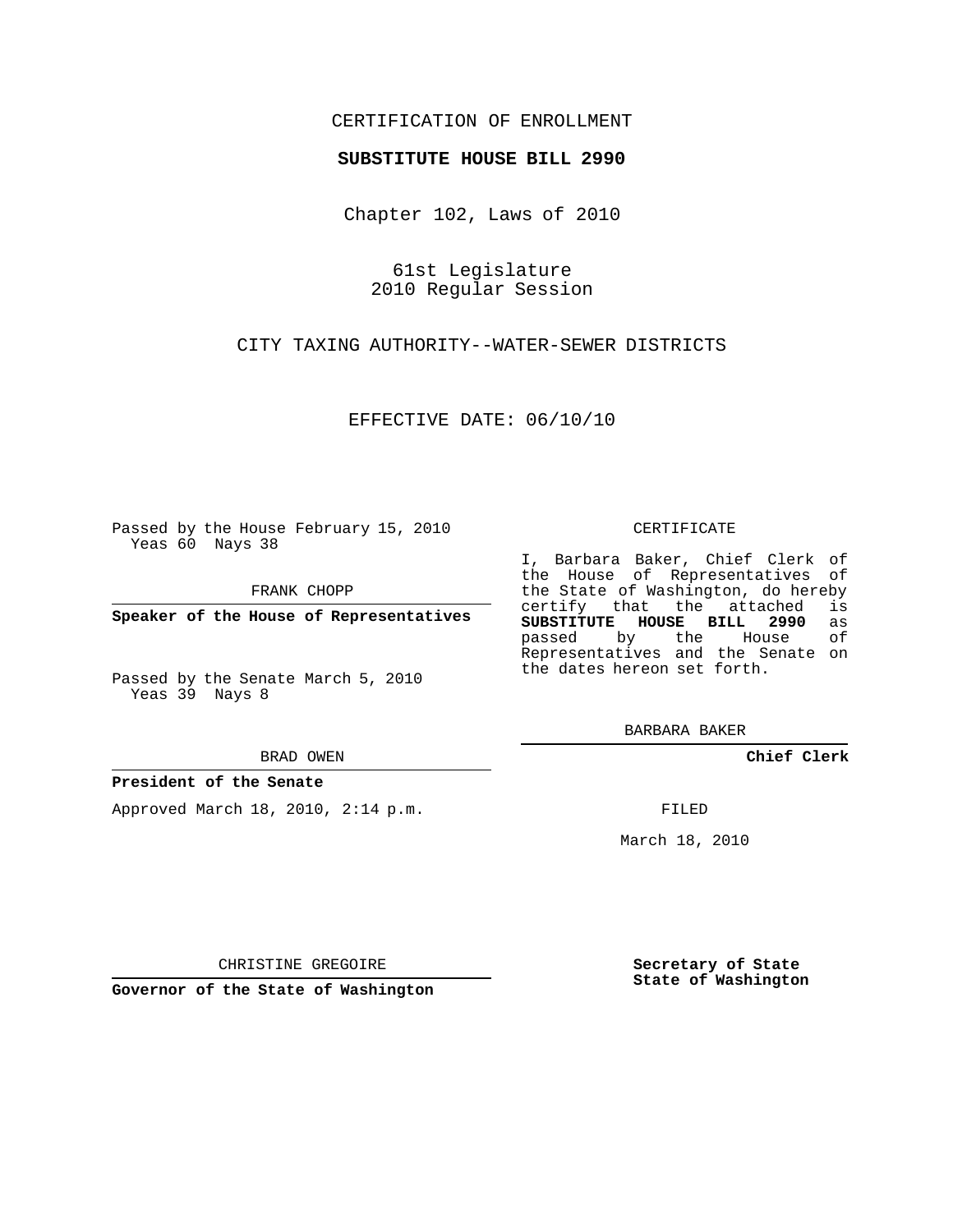# **SUBSTITUTE HOUSE BILL 2990** \_\_\_\_\_\_\_\_\_\_\_\_\_\_\_\_\_\_\_\_\_\_\_\_\_\_\_\_\_\_\_\_\_\_\_\_\_\_\_\_\_\_\_\_\_

\_\_\_\_\_\_\_\_\_\_\_\_\_\_\_\_\_\_\_\_\_\_\_\_\_\_\_\_\_\_\_\_\_\_\_\_\_\_\_\_\_\_\_\_\_

Passed Legislature - 2010 Regular Session

# **State of Washington 61st Legislature 2010 Regular Session**

**By** House Local Government & Housing (originally sponsored by Representatives Pettigrew, Santos, Simpson, and Kenney)

READ FIRST TIME 02/09/10.

 AN ACT Relating to alternative city assumption and tax authority provisions pertaining to water-sewer districts; amending RCW 35.13A.020, 35.13A.030, and 35.13A.040; adding a new section to chapter 35.21 RCW; adding a new chapter to Title 35 RCW; creating a new 5 section; and providing an expiration date.

BE IT ENACTED BY THE LEGISLATURE OF THE STATE OF WASHINGTON:

 NEW SECTION. **Sec. 1.** A new section is added to chapter 35.21 RCW to read as follows:

 (1) A city in which a water-sewer district operates works, plants, or facilities for the distribution and sale of water or sewer services may levy and collect from the district a tax on the gross revenues derived by the district from the sale of water or sewer services within the city, exclusive of the revenues derived from the sale of water or sewer services for purposes of resale. The tax when levied must be a debt of the district, and may be collected as such. The district may add the amount of tax to the rates or charges it makes for water or sewer services sold within the limits of the city.

(2)(a) A city imposing a tax under this section: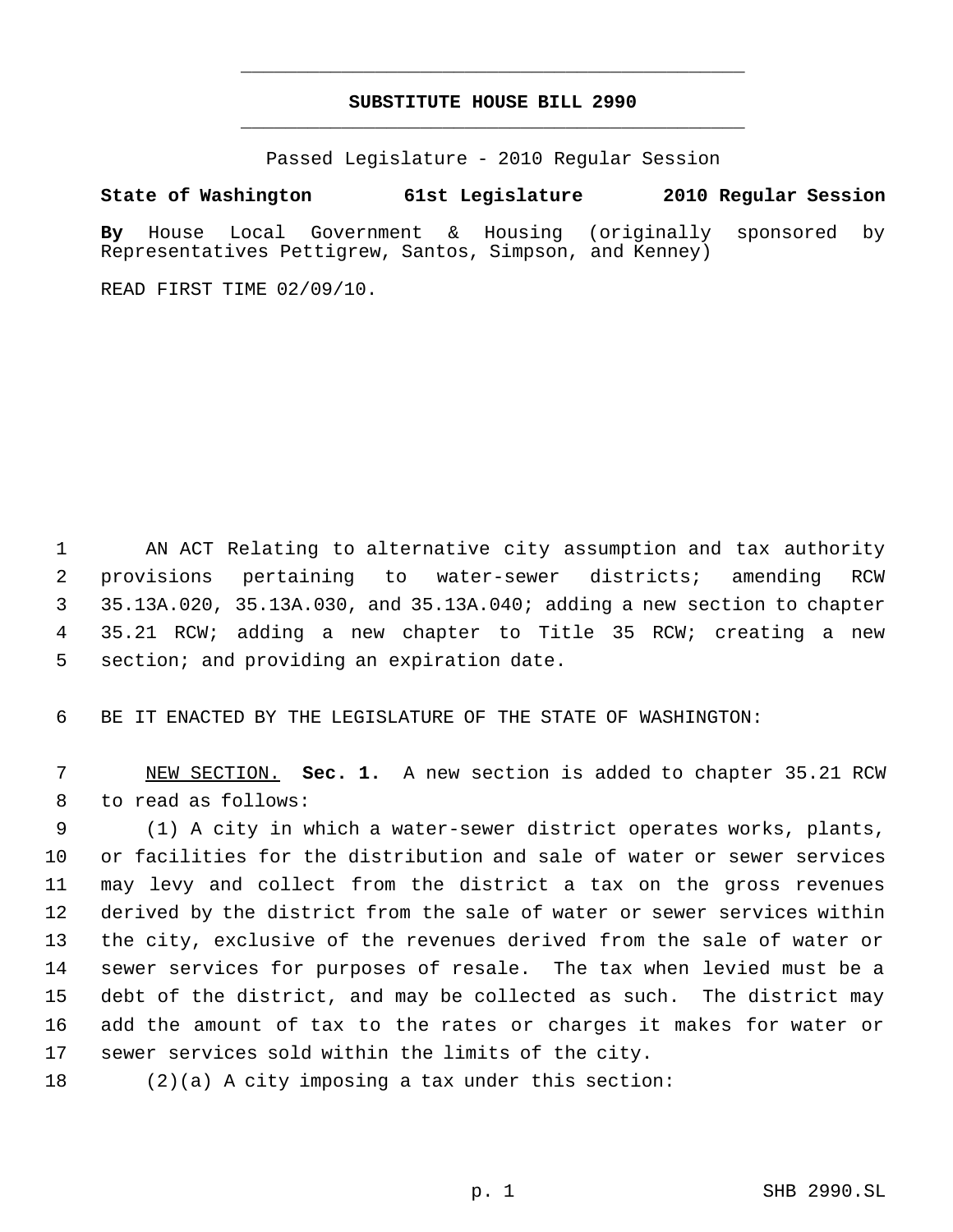(i) May not impose a franchise fee or other charge on the water- sewer district; and

 (ii) May only do so through an interlocal agreement with the district under chapter 39.34 RCW.

 (b) The interlocal agreement required by this subsection (2) must identify the district as the collection and pass-through entity, with revenues submitted to the city. The interlocal agreement may include provisions addressing city assumptions of the water-sewer district and the expenditure of revenues collected under this section in areas of the district that are located within the corporate limits of the city.

 (3) For purposes of this section, the term "city" has the same meaning as defined in RCW 35.13A.010.

 NEW SECTION. **Sec. 2.** (1) A city choosing to impose a tax under section 1 of this act that adopts a resolution to assume all or part of a water-sewer district must complete a feasibility study of the assumption. The study must be completed within six months of the passage of the resolution to assume all or part of the district. The study is not required if the board of commissioners of the district consents to the assumption.

 (2) The study must be jointly and equally funded by the city and the district through a mutually agreed upon contract with a qualified independent consultant with professional expertise involving public water and sewer systems. The study must address the impact of the proposed assumption on the city and district. Issues to be considered must be mutually agreed upon by the city and district and must include, but are not limited to, engineering and operational impacts, assumption costs to the city and district, including potential impacts on future water-sewer rates, bond ratings and future borrowing costs, the status of existing water rights, and other issues jointly agreed upon.

 (3) The findings of the study must be presented as a public record and must be available to the registered voters of the entire district. If the method of assumption requires the submission of a ballot proposition to all registered voters of the district, the findings of the study must be made available to these voters prior to a vote on the proposed assumption.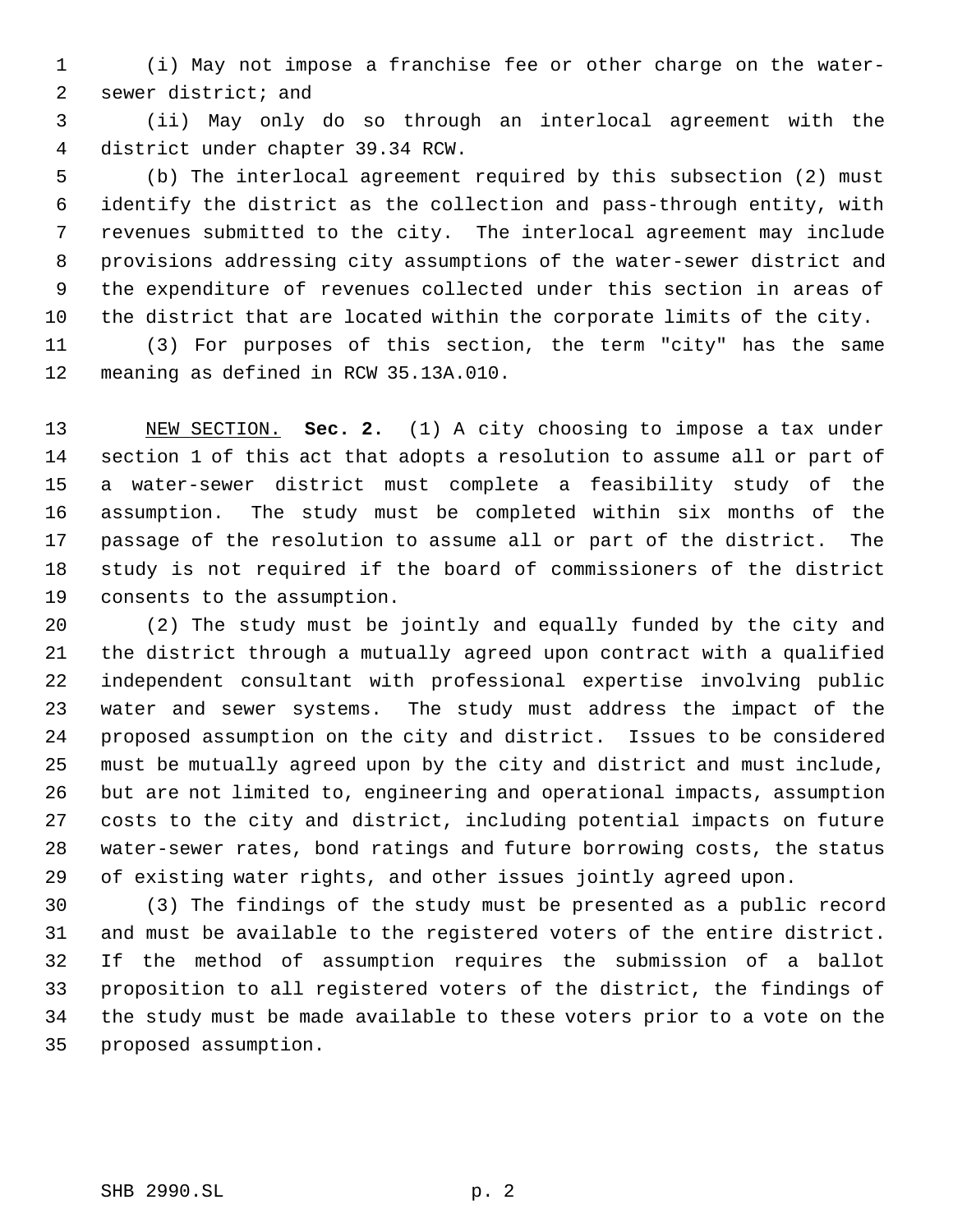NEW SECTION. **Sec. 3.** (1) A city choosing to impose a tax under section 1 of this act may not assume jurisdiction of all or part of a water-sewer district under RCW 35.13A.020, 35.13A.030, or 35.13A.040 without voter approval of a ballot proposition authorizing the assumption. Ballot propositions under this section must be submitted to all registered voters of the district. If a majority of the votes cast on the proposition are in favor of the assumption, the assumption may proceed as authorized under chapter 35.13A RCW.

 (2) Elections under this section must be conducted in accordance with general election law, and the election costs must be borne by the city seeking approval to assume jurisdiction of the district.

 NEW SECTION. **Sec. 4.** For purposes of this chapter, the term "city" has the same meaning as defined in RCW 35.13A.010.

 NEW SECTION. **Sec. 5.** (1) The assumption provisions in sections 2 through 4 of this act are alternative and in addition to other provisions in chapter 35.13A RCW.

 (2) Nothing in sections 2 through 4 of this act: (a) Limits or otherwise modifies the assumption authority under chapter 35.13A RCW for cities that do not impose a tax under section 1 of this act; or (b) abrogates city and water-sewer district agreements for cities that do not impose a tax under section 1 of this act.

 **Sec. 6.** RCW 35.13A.020 and 1999 c 153 s 28 are each amended to read as follows:

24 (1) Except as provided in section 3 of this act, whenever all of the territory of a district is included within the corporate boundaries of a city, the city legislative body may adopt a resolution or ordinance to assume jurisdiction over all of the district.

 (2) Upon the assumption, all real and personal property, franchises, rights, assets, taxes levied but not collected for the district for other than indebtedness, water, sewer, and drainage facilities, and all other facilities and equipment of the district shall become the property of the city subject to all financial, statutory, or contractual obligations of the district for the security or performance of which the property may have been pledged. The city, in addition to its other powers, shall have the power to manage,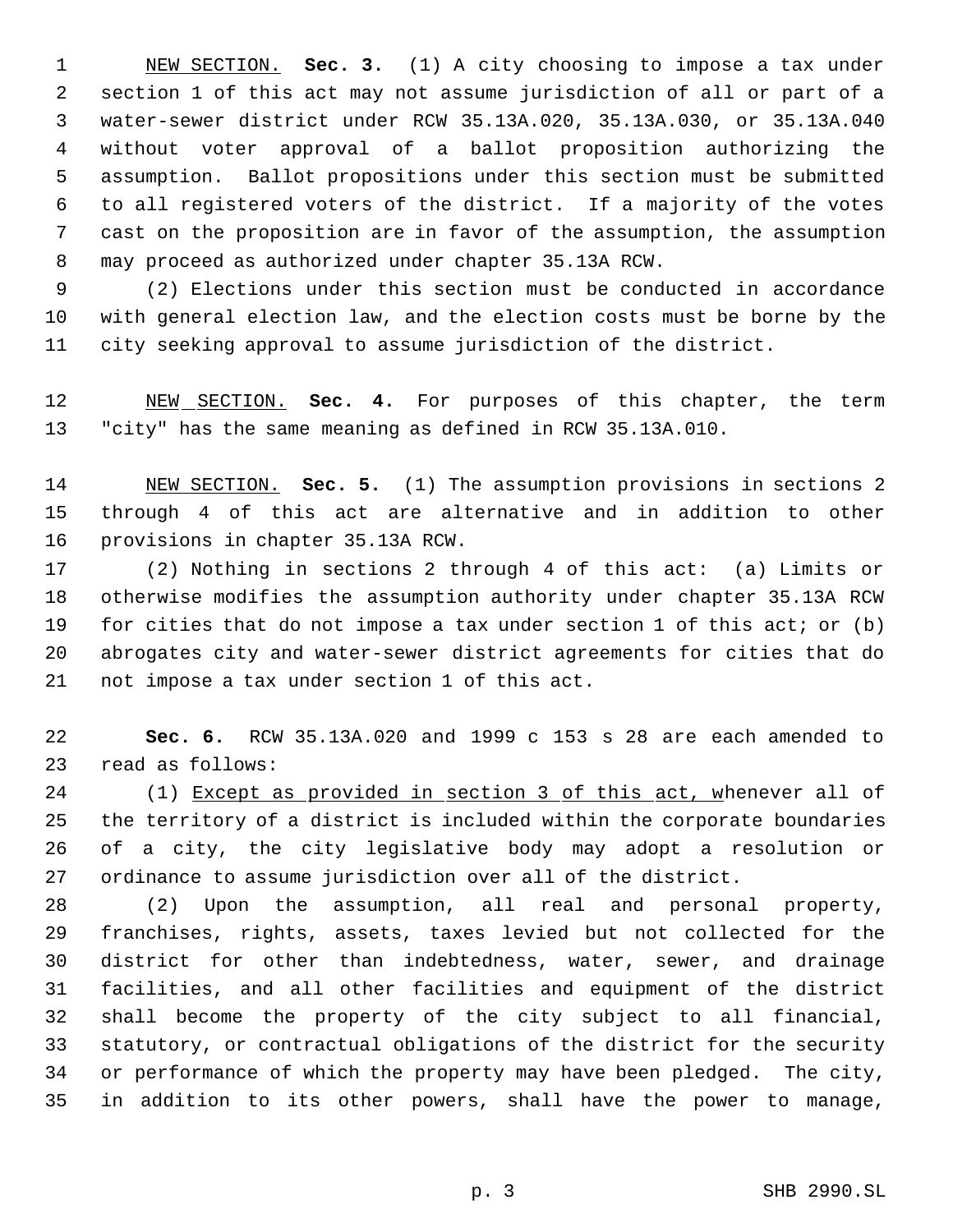control, maintain, and operate the property, facilities and equipment and to fix and collect service and other charges from owners and occupants of properties so served by the city, subject, however, to any outstanding indebtedness, bonded or otherwise, of the district payable from taxes, assessments, or revenues of any kind or nature and to any other contractual obligations of the district.

 (3) The city may by resolution or ordinance of its legislative body, assume the obligation of paying such district indebtedness and of levying and of collecting or causing to be collected the district taxes, assessments, and utility rates and charges of any kind or nature to pay and secure the payment of the indebtedness, according to all of the terms, conditions and covenants incident to the indebtedness, and shall assume and perform all other outstanding contractual obligation of the district in accordance with all of their terms, conditions, and covenants. An assumption shall not be deemed to impair the obligation of any indebtedness or other contractual obligation. During the period until the outstanding indebtedness of the district has been discharged, the territory of the district and the owners and occupants of property therein, shall continue to be liable for its and their proportionate share of the indebtedness, including any outstanding assessments levied within any local improvement district or utility local improvement district thereof. The city shall assume the obligation of causing the payment of the district's indebtedness, collecting the district's taxes, assessments, and charges, and observing and performing the other district contractual obligations. The legislative body of the city shall act as the officers of the district for the purpose of certifying the amount of any property tax to be levied and collected therein, and causing service and other charges and assessments to be collected from the property or owners or occupants thereof, enforcing the collection and performing all other acts necessary to ensure performance of the district's contractual obligations in the same manner and by the same means as if the territory of the district had not been included within the boundaries of a city.

 When a city assumes the obligation of paying the outstanding indebtedness, and if property taxes or assessments have been levied and service and other charges have accrued for this purpose but have not been collected by the district prior to the assumption, the same when collected shall belong and be paid to the city and be used by the city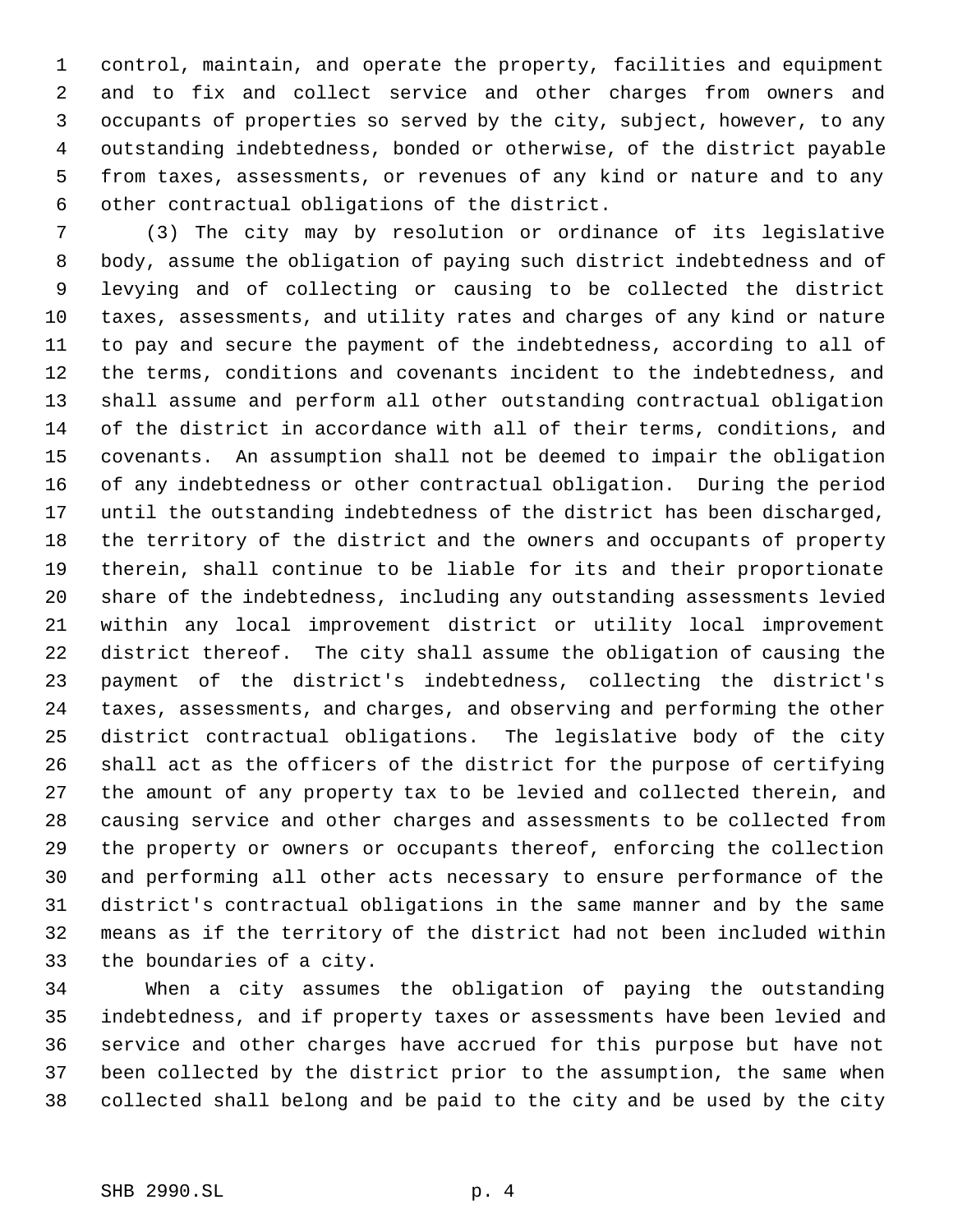so far as necessary for payment of the indebtedness of the district existing and unpaid on the date the city assumes the indebtedness. Any funds received by the city which have been collected for the purpose of paying any bonded or other indebtedness of the district, shall be used for the purpose for which they were collected and for no other purpose. Any outstanding indebtedness shall be paid as provided in the terms, conditions, and covenants of the indebtedness. All funds of the district on deposit with the county treasurer at the time of title transfer shall be used by the city solely for the benefit of the assumed utility and shall not be transferred to or used for the benefit of the city's general fund.

 **Sec. 7.** RCW 35.13A.030 and 1999 c 153 s 29 are each amended to read as follows:

14 Except as provided in section 3 of this act, whenever a portion of a district equal to at least sixty percent of the area or sixty percent of the assessed valuation of the real property lying within such district, is included within the corporate boundaries of a city, the city may assume by ordinance the full and complete management and control of that portion of the entire district not included within another city, whereupon the provisions of RCW 35.13A.020 shall be operative; or the city may proceed directly under the provisions of RCW 35.13A.050.

 **Sec. 8.** RCW 35.13A.040 and 1999 c 153 s 30 are each amended to read as follows:

25 Except as provided in section 3 of this act, whenever the portion of a district included within the corporate boundaries of a city is less than sixty percent of the area of the district and less than sixty percent of the assessed valuation of the real property within the district, the city may elect to proceed under the provisions of RCW 35.13A.050.

 NEW SECTION. **Sec. 9.** This act applies only to a city, as well as the water-sewer districts within the corporate boundaries of the city and potential annexation areas that, as of the effective date of this act: